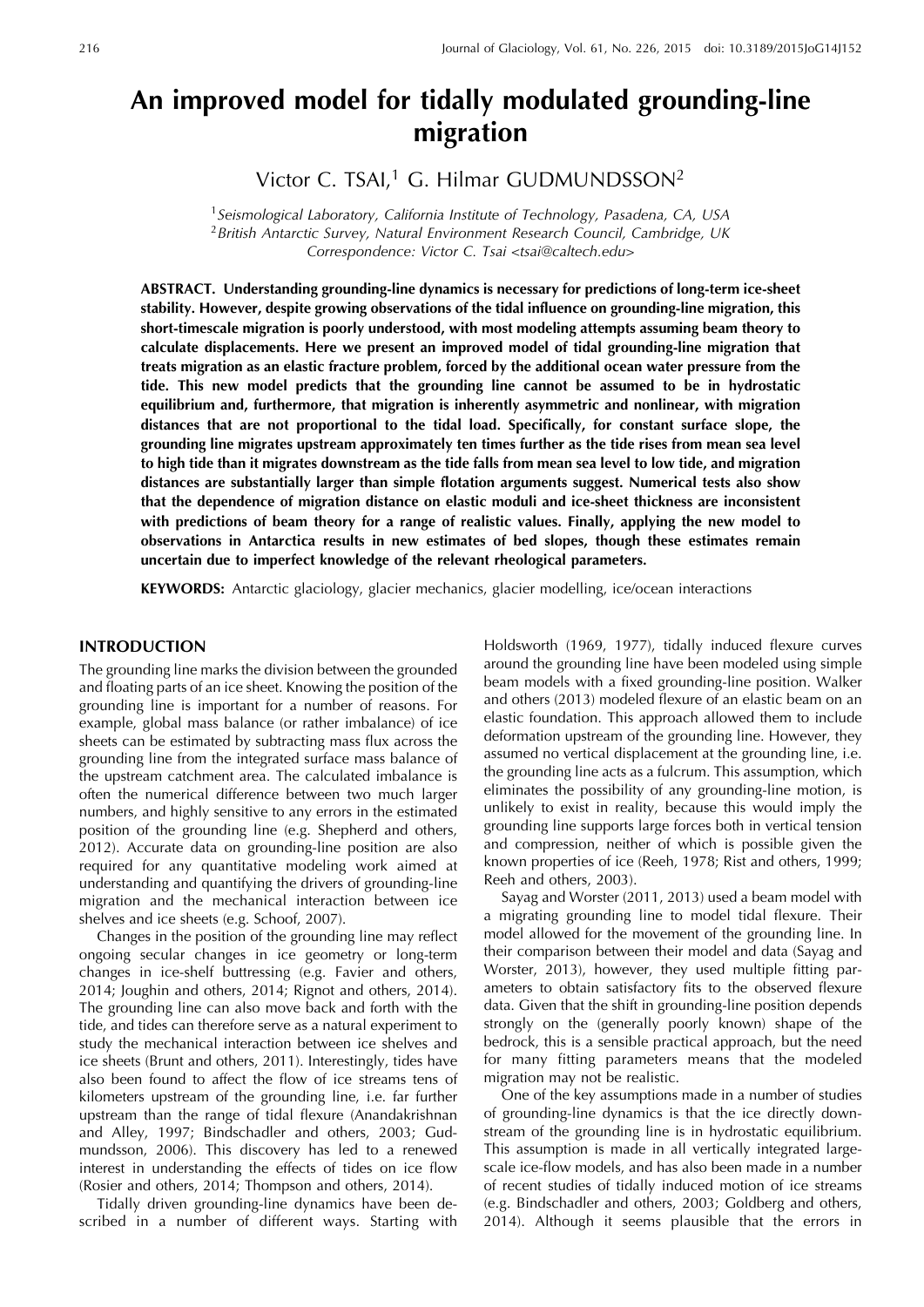calculated grounding-line positions introduced by this assumption will be no larger than a few ice thicknesses, the effects of these errors on grounding-line motion have not been quantified. Comparisons of numerical work using the full-Stokes system (FS, which does not use the hydrostatic assumption), and the shallow ice-stream approximation (SSA, which does use the hydrostatic assumption), suggest that the grounding-line position is located at a greater depth in SSA models than in FS models (Gudmundsson and others, 2012; Pattyn and others, 2013).

Here we propose a new model for tidally modulated grounding-line motion. We treat the grounding-line migration over a tidal cycle as an elastic fracture problem and we formulate and solve a problem of elastic crack growth using a well-established criterion for fracture. In essence, we are viewing the interface between the ice and the bed as a horizontal fracture that opens at the ice-shelf front and extends to a tip at the grounding line, defined by where the ice rests on the bed without an intervening layer of sea water. This approach is fundamentally different from most of the previous work on tidal flexure, which has been based on beam theory. Like beam-theory descriptions, though, our approach also does not rely on the assumption of hydrostatic equilibrium, and we are therefore able to quantify errors in calculated grounding-line motion due to that assumption.

We show that the back-and-forth motion of the grounding line in response to tide is, in general, an inherently asymmetrical problem, and that the inland migration from equilibrium to high tide is expected to be different from that of low tide to equilibrium. To some degree, this is a simple consequence of the fact that downstream of the equilibrium grounding line the upper and the lower surface profiles are related (e.g. in the hydrostatic limit, one can be calculated directly from the other), whereas upstream of the grounding line they are not. Partly, though, the asymmetry is due to the nonlinear relationship between pressure forcing and fracture growth.

## **ASSUMPTIONS AND FLOTATION HEURISTICS**

The aim of this paper is simply to determine how far the grounding line migrates under tidal forcing in the simple case of a flowline (one-horizontal-dimension) model. Before describing and justifying our model in full, it is worth considering the main physical principles that govern our solution. First, we make the simplifying assumption that only elastic stresses are important over the 12 hour timescales of interest. This will be justified later, but can be understood intuitively as a consequence of there not being sufficient time for significant viscous ice deformation to occur. The second assumption we make is that the ice deforms elastically in response to 'excess' water pressures at the ice/water interface, caused by the difference between hydrostatic water pressure and hydrostatic ice pressure, and that prior to loading, the water and ice pressures were in hydrostatic balance. This hydrostatic assumption may be reasonable for the 12 hour tidal load, since it is expected that water can quickly flow to accommodate deformation over these timescales and grounding-line geometries. The degree to which neglecting the hydrodynamics of water flow is justified can be estimated as follows: Given maximum migration distances of 10 km, fluid velocities of  $\sim$ 0.2 m s<sup>-1</sup> are needed to fill any void created. But with tidal motions of  $\sim$ 1 m, turbulent flow velocities up to  $\sim$ 0.4 m s<sup>-1</sup>

can be accommodated (Tsai and Rice, 2010). Thus, even in cases where the migration distance is quite large, it is expected that hydrodynamics is only of second order.

Note that although we refer here to the 'hydrostatic assumption', we are not implying that the state of stress within the ice is hydrostatic. The hydrostatic assumption here means that where the ice is afloat, it sinks to a depth where the weight of the ice equals the weight of the ocean column, i.e.  $\rho_i g H = \rho g d$ , where  $\rho_i$  and  $\rho$  are the ice and ocean densities, respectively, *g* is the acceleration due to gravity, *H* is the ice thickness and *d* is the draft. This will hold if, for example, vertical stresses within the ice are equal to  $\rho_i$ g times depth, which can be referred to as a cryostatic stress state. This is the state of stress if horizontal gradients in shear stress are small compared with vertical gradients in vertical stress. In most approximations used to describe large-scale ice flow (e.g. both the SSA and shallow ice-sheet approximation (SIA)), this holds and the stress state is therefore cryostatic. Our modeling approach does not assume the stress within the ice is either hydrostatic or cryostatic. Here the position of the grounding line is determined by a fracture criterion (given below) and the state of stress will be similar to that obtained by solving the full equilibrium equations. The grounding-line location that fulfills our fracture criterion will, in general, not be the same as the position obtained from the type of hydrostatic considerations employed in most ice-flow models today.

If there were no elastic stresses in the ice, but hydrostatic assumptions still applied, the amount of grounding-line migration would be determined simply by flotation conditions, as is often assumed to be the case in large-scale icesheet models. That is, with no elastic stresses, hydrostatic arguments would dictate that upstream of the grounding line, ice pressure is in excess of the water pressure and downstream of the grounding line, ice pressure is equal to the water pressure on the bottom face of the ice shelf. Assuming a constant surface slope  $\alpha$  and bed slope  $\beta$ (sloping down towards the coast; Fig. 1a) at the grounding line, hydrostatic for positive tidal amplitude  $\Delta h^+$  (i.e. from equilibrium to high tide), implies

$$
(\alpha - \beta)\rho_{i}\Delta L^{+} = \rho \Delta h^{+} - \beta \rho \Delta L^{+}, \qquad (1)
$$

where  $\Delta L^+$  is the upstream migration distance, which can be rewritten as  $\Delta L^+ = \Delta h^+ / \gamma^+$ , where

$$
\gamma^+ = \beta + \frac{\rho_i}{\rho} (\alpha - \beta) = \frac{\rho_i}{\rho} \alpha + \left(1 - \frac{\rho_i}{\rho}\right) \beta. \tag{2}
$$

The hydrostatic assumption for negative tidal amplitude  $\Delta h^-$  (i.e. from equilibrium to low tide) implies

$$
\left(1+\frac{\rho_i/\rho}{1-\rho_i/\rho}\right)\alpha\rho_i\Delta L^-=\rho\Delta h^--\rho\beta\Delta L^-, \qquad (3)
$$

or  $\Delta L^{-} = \Delta h^{-} / \gamma^{-}$ , where  $\gamma^{-} = \gamma^{+} / (1 - \rho_{i} / \rho) \approx 9 \gamma^{+}$  and  $\Delta L$ <sup>-</sup> is the downstream migration distance. Thus, even without elastic effects, tidally modulated grounding-line migration is expected to be asymmetrical, with nine to ten times larger migration upstream than downstream (from equilibrium) for the same tidal amplitude, average surface slope and average bed slope. In other words, we find that the horizontal shift in grounding-line position at high tide, as measured from the position at zero/neutral tide, is not equal in magnitude to that at low tide, and we define this as an asymmetrical tidal response. The asymmetry between high tide and low tide does not imply that the grounding-line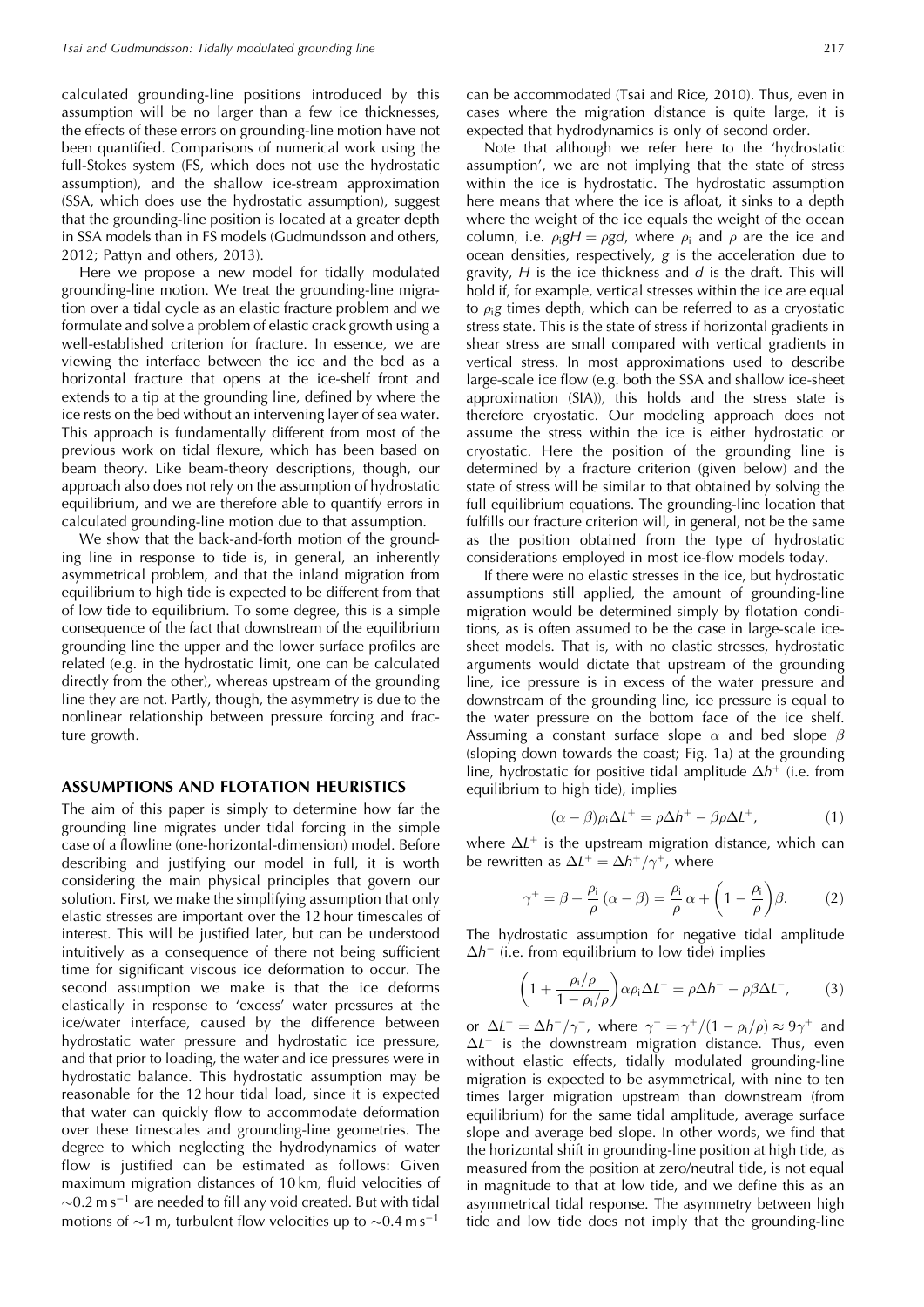

**Fig.** 1. (a, b) Schematic geometry under (a) unstressed and (b) tidally loaded cases. Water pressure, *p*, is assumed hydrostatic,  $p(x) = p_{\text{hvd}}$ , and both surface slope and bed slope are assumed constant near the grounding line. (c, d) Modeled crack-opening problem corresponding to the (c) unstressed and (d) tidally loaded cases.

motion does not recover its original position through a complete tidal cycle. In both the hydrostatic model considered here and the elastic model below, the position of the grounding line is the same for the same tidal height, whether the tide is rising or falling.

While the average surface and bed slopes are potentially different immediately upstream versus immediately downstream of the grounding line, the differences are unlikely ever to be  $\sim$ 10 times different, so this result suggests that grounding-line migration over the positive part of the tidal cycle (high tide) dominates the migration over the negative part of the tidal cycle (low tide). Here we therefore concentrate entirely on describing migration over positive tidal amplitudes. In the hydrostatic limit, we note that this asymmetry always exists provided that  $dH/dx$  (the ice thickness gradient) is not constant across the grounding line. In particular, if the surface slope is constant across the grounding line then hydrostatic conditions would imply that the thickness gradient is not constant (see Fig. 1a) and hence that the migration is asymmetric. Our general conclusion of asymmetry is different from the symmetric migration of Sayag and Worster (2011), because their study assumes ice of constant thickness across the grounding line, and hence satisfies the special condition that the thickness gradient is constant.

## **MODEL DESCRIPTION**

## **Governing equations**

In this model of grounding-line migration over tidal periods (1 day), we start by assuming purely elastic ice deformation. Ice is well known to be a nonlinear viscoelastic material (Budd and Jacka, 1989), and it is straightforward to calculate the Maxwell time, which is the timescale over which the deformation transitions from being well approximated as being purely elastic to purely (nonlinear) viscous. For a nonlinear viscous deformation with Glen's flow law exponent *n* = 3, rate factor  $A = 3 \times 10^{-25}$  s<sup>-1</sup> Pa<sup>-3</sup> (Paterson, 1994) and effective Young's modulus  $E \approx 10^9$  Pa (Reeh and others, 2003), an estimate of this Maxwell time is  $\sim \eta/E \approx 3 \times 10^5$  s,  $\sim$ 4 days at an effective stress of 100 kPa. Thus, over forcings with periods <4 days and stresses of less than  $\sim$ 100 kPa, purely elastic models should be a reasonable approximation. In particular, tidal forcings (period 1 day) over ice plains or ice streams (stresses 30 kPa) should be well approximated by elastic models (Gudmundsson, 2007).

We further assume constant surface slope  $\alpha$  (ds/dx =  $-\alpha$ ) and bed slope  $\beta$  (db/dx =  $-\beta$ ) near the grounding line, and simplify the grounding-line geometry to that of a twodimensional plane strain crack, with the crack tip denoting the grounding line (Fig. 1a), homogeneous ice of elastic modulus  $E' = E/(1 - \nu^2) = 2 \times 10^9$  Pa, where  $\nu$  is Poisson's ratio, and water at hydrostatic pressure filling the crack. As discussed above, it is expected that grounding-line migration is  $\sim$  10 times larger over positive forcing (i.e. crack opening from equilibrium) compared with negative forcing (i.e. crack closure from equilibrium). This implies that the migration calculated from equilibrium to high tide is accurate to within 10% of the total migration (from low tide to high tide). For the remainder of this work, we therefore only treat the positive forcing case, where the crack is expected to grow by a positive value,  $\Delta L > 0$ . It is worth noting that the zero-stress, equilibrium reference point cannot be chosen arbitrarily. For example, one cannot choose the low tide as the reference point from which crack growth occurs because this low tide configuration is not an unstressed state. As discussed in more detail below, grounding-line migration is an inherently nonlinear problem.

To account for the pre-tidally stressed geometry (which is set by viscous deformation), for the unstressed state, we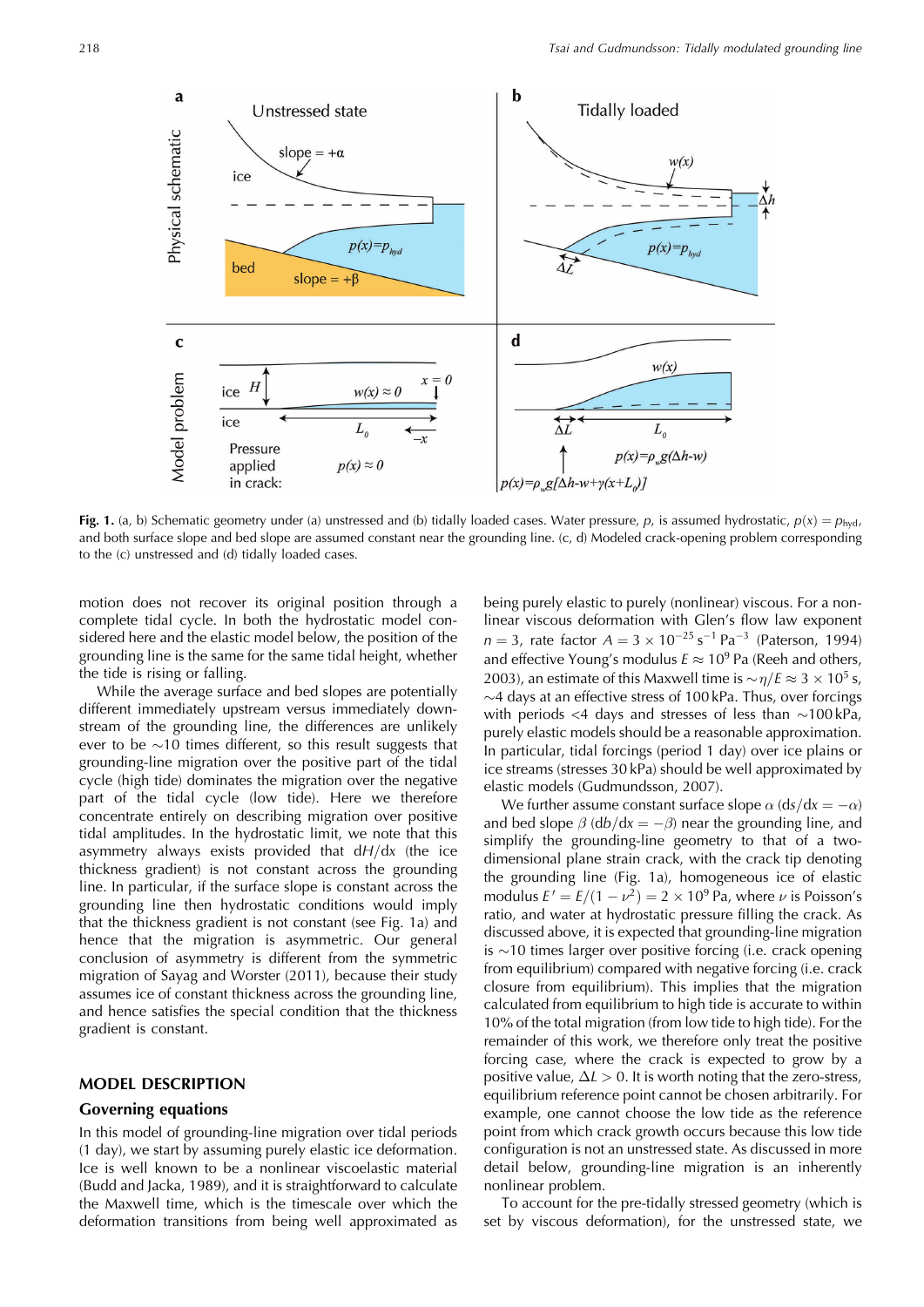assume zero elastic crack opening and zero excess pressure over the unstressed crack. Over the tidally stressed crack, we assume that the pressure over the original crack face is the hydrostatic pressure difference caused by the difference between the new crack opening, *w*, and the tidal forcing,  $\Delta h$ , whereas the pressure over the newly created crack face is this same hydrostatic pressure difference plus the hydrostatic adjustment due to bed slope (see Fig. 1b). (Note that the crack face can be interpreted as the icy roof of the horizontal fracture.) Specifically, within the crack  $(-L \equiv -L_0 - \Delta L < x < 0)$ , we set the excess pressure to be

$$
p(x) = \rho g[\Delta h - w(x)], -L_0 < x < 0 \tag{4a}
$$

$$
p(x) = \rho g[\Delta h - w(x) + \gamma(x + L_0)], -L_0 - \Delta L < x < -L_0, \text{(4b)}
$$

where  $\Delta h$  is the tidal height difference,  $w(x)$  is the displacement from the unstressed state,  $\rho$  is the density of water, and the extended crack is from  $x = -L_0 - \Delta L$  to  $x = 0$ (with a new grounding line at  $x = -L_0 - \Delta L$  and the iceshelf edge still at  $x = 0$ ). The  $\gamma$  factor accounts for both hydrostatic ice and water pressure variations within the extended part of the crack, and therefore is given by Eqn (2), i.e.  $\gamma = \gamma^+$ . For simplicity, we assume constant ice thickness *H*. While this may be a crude assumption in some cases, the general behavior of the final solution is not expected to be significantly different, as long as *H* thins moderately slowly, which is the case for many Antarctic ice streams and ice plains. Finally, we assume that  $w \ll L_0$ , such that linear elasticity applies.

To complete the description of the elastic crack problem, we need to provide conditions for crack growth and conditions at  $x = 0$ . Since the fracture toughness of ice  $(K_{IC} \sim 150 \text{ kPa m}^{1/2})$ ; Rist and others, 1999) is small compared with  $\rho g \Delta h \sqrt{L_0} \approx 600 \text{ kPa m}^{1/2} \text{ for } \Delta h > 2 \text{ m}$  and  $L_0$   $>$  1 km, and the fracture toughness of the ice/till/bedrock interface is expected to be even lower than that of pure ice, we assume the fracture toughness is approximately zero, so there is no resistance to crack opening. Note that this is in contrast to the fulcrum assumption of Walker and others (2013), which would require a much larger fracture toughness than is observed to accommodate the large stresses that would result in such a case. Our fracture criterion is then

$$
K = K_{\rm IC} = 0,\tag{5}
$$

where *K* is the stress intensity factor. For an ice shelf that is significantly longer than the flexural length scale, elastic stresses within the ice shelf are expected to decay, so that stresses are nearly zero at  $x = 0$ . For this case, the problem to be solved is equivalent to a crack of length  $2(L_0 + \Delta L)$ that is symmetric with respect to  $x = 0$ . We assume this is the case. It may be noted that this symmetry assumption is not a limitation of the model, since the bending stresses in our solutions at  $x = 0$  are negligible (for long enough  $L_0$ ), implying that the symmetric assumption is virtually identical to the more realistic free ice face condition.

With the previous assumptions, the elastic crack equations are well posed and can be written as a set of two coupled equations (Tsai and Rice, 2012)

$$
0 = -\sigma_{xz}(x) = \int_{-L_0 - \Delta L}^{L_0 + \Delta L} \left[ \left( \frac{1}{s - x} + k_{11} \right) \frac{\partial u}{\partial s} + k_{12} \frac{\partial w}{\partial s} \right] ds, \text{ (6a)}
$$

$$
- \frac{4\pi p(x)}{E'} = \int_{-L_0 - \Delta L}^{L_0 + \Delta L} \left[ k_{21} \frac{\partial u}{\partial s} + \left( \frac{1}{s - x} + k_{22} \right) \frac{\partial w}{\partial s} \right] ds, \text{ (6b)}
$$

along with the fracture criterion of Eqn (5). Here the  $k_{ii} = k_{ii}(x, s; H)$  are the elasticity kernels, as in Tsai and Rice (2012) (which depend on *H*), and Eqns (6) describe the relationship between shear stress  $\sigma_{xz}(x)$  and pressure  $p(x)$ along the crack, and crack-opening displacements  $u(x)$  and  $w(x)$  (horizontal and vertical displacement, respectively).

Finally, although not realistic for ice shelves, it is worth noting that when  $H \gg L_0$ ,  $k_{ij} = 0$ ,  $u(x) = 0$ , and the three governing equations of Eqns (5) and (6) simplify to two equations

$$
K = \int_{-L_0 - \Delta L}^{L_0 + \Delta L} \frac{p(x)dx}{\sqrt{(L_0 + \Delta L)^2 - x^2}} = 0
$$
 (7)

and

$$
\frac{4\pi p(x)}{E'} = \int_{-L_0 - \Delta L}^{L_0 + \Delta L} \frac{\partial w}{\partial s} \frac{ds}{x - s},
$$
(8)

as in Tsai and Rice (2010). For this simplified model (which could be applied to a tidewater glacier without an ice shelf), it can be observed that Eqn  $(7)$  implies that  $p(x)$  must take both positive and negative values in order to be satisfied. Since  $p(x)$  is expected to be positive over the original crack face (for a positive  $\Delta h$ ) and decrease over the newly formed crack face, it is impossible for the perturbed grounding-line position  $x_{\text{GL}}^{\text{p}} = -L_0 - \Delta L$  to be achieved at local flotation, where  $p = 0$ . In other words, even without performing the full calculation, we can show that an important consequence of the governing equations is that the new grounding-line position  $x_{\text{GL}}^{\text{p}}$  will be upstream of the position of local flotation. This is also true of the nonsimplified Eqn (5), and is discussed in more detail in the following sections.

#### **Numerical method**

For given values of  $\Delta h$ ,  $\gamma$ ,  $L_0$ ,  $H/L$  and  $E'$  (hereafter called 'fixed parameters'), Eqns (4–6) can be solved uniquely for  $p(x)$ ,  $w(x)$ ,  $u(x)$  and  $\Delta L$ . To numerically obtain a solution, we follow the approach of Tsai and Rice (2012) and use the Chebyshev method of Erdogan and others (1973) to solve Eqns (6) for  $w(x)$  and  $u(x)$  for a given  $p(x)$  and  $\sigma_{xx} = 0$ . For given values of the fixed parameters, and a choice of  $\Delta L$ , a nonlinear least-squares routine is used to minimize the difference between the pressure  $p(x)$  as calculated from Eqn (6b) and that calculated from Eqn (4). This solution for  $p(x)$  and  $w(x)$  generally does not satisfy the fracture criterion of Eqn (5), and we use a secant method to iteratively solve for the  $\Delta L$  that satisfies Eqn (5). For all calculations shown, we use a 35-term Chebyshev series to approximate  $p(x)$  and  $w(x)$ , and a 45-point Chebyshev–Gauss quadrature to evaluate integrals.

### **NUMERICAL RESULTS**

In Figure 2, we show the excess pressure profile  $p(x)$  and the opening profile  $w(x)$  for a representative set of fixed parameters,  $\Delta h = 2 \text{ m}$ ,  $\gamma = 0.001$ ,  $L_0 = 10 \text{ km}$ ,  $H = 1 \text{ km}$ ,  $E' = 2 \times 10^9$  Pa. First, we observe that for this case,  $\Delta L \approx 3.71$  km, so the new crack length is 13.7 km. For a given  $\Delta h$  and  $\gamma$ , one can calculate the migration expected to maintain flotation at the grounding line,  $\Delta L_f \equiv \Delta h / \gamma$ . In this case, then,  $\Delta L_f = 2$  km. Thus, as pointed out above, the grounding line migrates substantially further over a tidal cycle than is predicted by a simple flotation argument,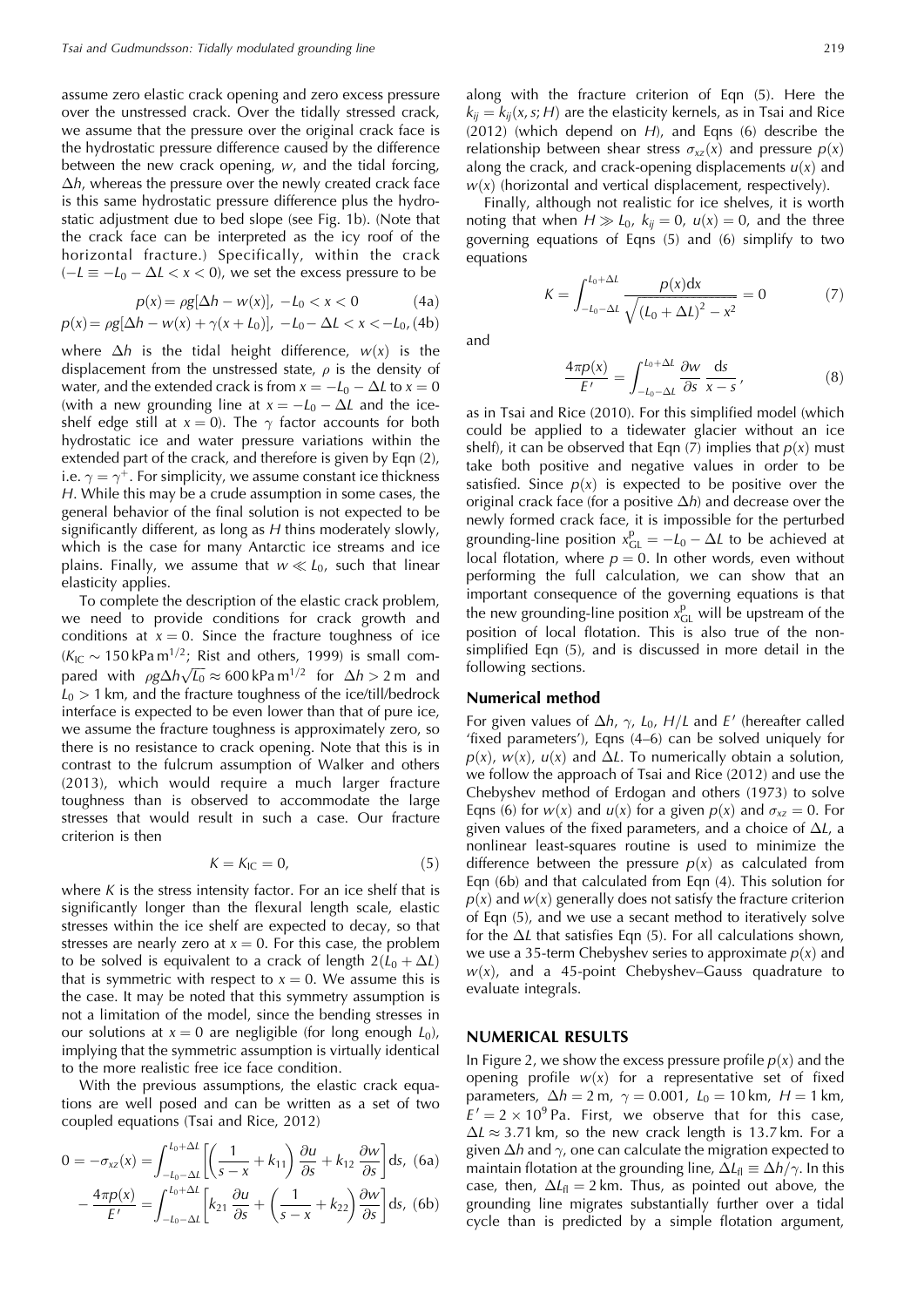

**Fig. 2.** Excess pressure,  $p(x)$  (green), and opening profile,  $w(x)$  (blue).

because of the elastic stresses that exist within the ice. Also, one may note that  $w(0) = \Delta h$ , so that  $p(0) = 0$ , which are both expected when *L*<sup>0</sup> is long enough. It is also worth noting that the opening profile,  $w(x)$ , is consistent with the beam-theory approximation that would have been produced for the same pressure profile,  $p(x)$ , for regions sufficiently far away from the grounding line (crack tip), explaining why beam-theory models have produced reasonable fits to

observed ice-shelf flexure profiles. However, close to the grounding line (i.e. within a few ice thicknesses), our profile is different from the beam-theory approximation and data from this region could be used to distinguish the present fully elastic model from approximate beam-theory models. Finally, we note that there is a small numerical artifact (slight smoothing of the pressure profile) near the original crack tip location,  $x = -10$  km, due to the truncation of terms in the Chebyshev series, which could be lessened by taking more terms in the series. Since we do not aim to interpret any results to a high degree of accuracy  $\langle$  <1%), we ignore such features and do not discuss them further.

To show how changes to individual fixed parameters affect  $\Delta L$ , in Figure 3 we show parametric studies, where we systematically vary  $L_0$ ,  $E'$ ,  $H$  and  $\Delta h/\gamma$ . For this study, we maintain constant values of all other fixed parameters and only vary the parameter in question. For variable *L*<sup>0</sup> (Fig. 3a), we observe two notable features. First, for  $L_0 \gtrsim 5$  km,  $\Delta L \approx 3.7$  km, i.e.  $\Delta L$  is independent of  $L_0$ . This is expected, since ice-shelf flexure can accommodate  $w(x) \approx \Delta h$  and  $p(x) = 0$  for *x* sufficiently downstream of the grounding line. The second notable feature is the limit of  $L_0 = 0$ . In this case,  $\Delta L/\Delta L_f = 1.57$ . Examination of the *p*(*x*) profile shows that  $p(x)$  is nearly linear over the entire crack, i.e.  $p(x) \approx a_0(x - x_0)$ . Since  $H/L \gg 1$ , Eqn (7) applies (with  $L_0 = 0$ , and substituting the linear profile for  $p(x)$  results in  $x_0 = -2/\pi$ . In other words,  $\Delta L/\Delta L_f = \pi/2 \approx 1.57$ , which is numerically verified. Finally, it may be observed that with *L*<sup>0</sup>



**Fig. 3.** Grounding-line migration,  $\Delta L$ , as a function of (a)  $L_0$ , (b)  $E'$ , (c) *H* and (d)  $\Delta h/\gamma$ , where other parameters are kept constant. Blue crosses are model results, and the green line denotes  $\Delta L_{\rm fl}$ , the value of  $\Delta L$  at flotation. When not varied, the default values of parameters chosen here are  $\Delta h = 4$  m,  $\gamma = 2 \times 10^{-3}$ ,  $L_0 = 10$  km,  $H/L = 0.1$  and  $E' = 2$  GPa. In (a)  $H/L \times L_0$  is kept at a constant value of 0.1, except when  $L_0 = 0$ , where  $H/L = 100$ . The red dashed curves in (b) and (c) denote the scaling expected of beam theory (e.g. Holdsworth, 1969; Sayag and Worster, 2011) added to the hydrostatic migration. (c) is calculated by fixing  $H/L = 0.1$  and varying  $L_0$  from 6 to 20 km. Since  $L_0 \gtrsim 5$  km, it is expected that the only effect of changing  $L_0$  is changing *H*. (d) shows that  $\Delta L$  is nonlinearly related to  $\Delta h$ .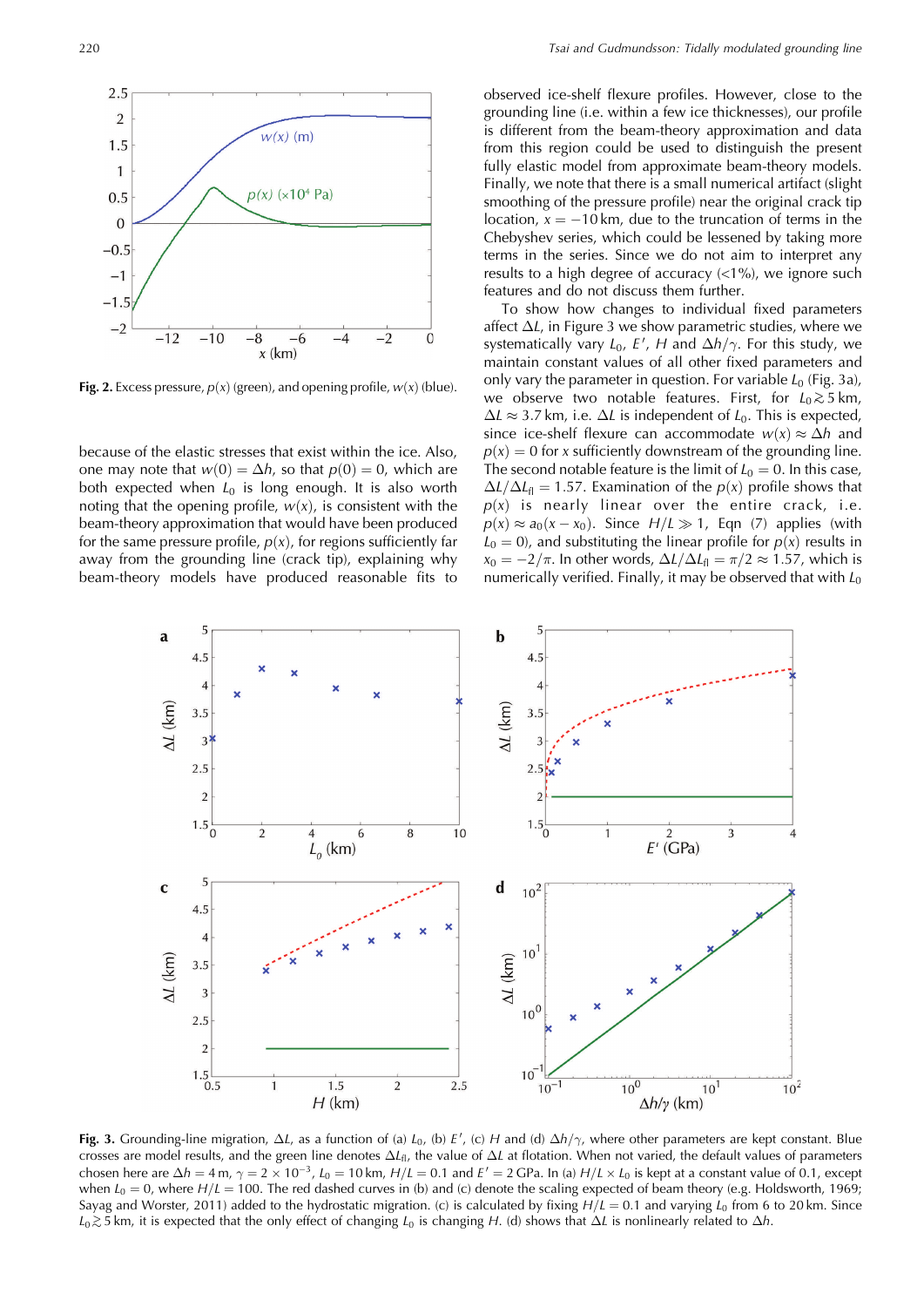fixed (e.g. to a value >5 km), our model has four remaining parameters  $(E', H, \Delta h$  and  $\gamma$ ).

Figure 3b shows the dependence of  $\Delta L$  on  $E'$ . The general form of the dependence is as expected, with  $\Delta L$  increasing with *E'*, from an expected value of  $\Delta L \approx \Delta L_f$  at  $E' = 0$ . Similarly, the increase of  $\Delta L$  with *H* (Fig. 3c) is expected, since larger values of *H* result in a stiffer overall system. For example, in the limit of beam theory, the effective stiffness is proportional to  $H^3E'$  (Holdsworth, 1969; Vaughan, 1995). However, it should be observed that the dependence of  $\Delta L$ on  $E'$  and  $H$  does not follow the scaling expected of beam theory,  $\Delta L \propto (H^3 E')^{1/4}$  (red curves in Fig. 3b and c, which denote the hydrostatic prediction added to the beam-theory scaling with an arbitrary scale factor). Importantly, this suggests that calculations of grounding-line behavior utilizing beam theory are not quantitatively accurate over a range of parameter space. Specifically, although beam theory may fit tidal flexure observations reasonably well (as mentioned above), the predicted grounding-line migration distances are somewhat different for the realistic parameter choices shown in Figure 3. It is also interesting to note that the beam-theory results of Sayag and Worster (2011) agree well with their 'constant-thickness' deformation experiments, and that this agreement implies that our results are also inconsistent with the laboratory experiments Sayag and Worster (2011) used to test the appropriateness of their beam-theory calculations. While a complete understanding of why this inconsistency exists is beyond the scope of this paper, we provide one possible reason for this. Perhaps the most important difference is that the experiments of Sayag and Worster (2011) (as well as their beam-theory numerical calculations) are performed without first achieving a state of equilibrium stress, where all stresses within the elastic sheet would be zero, whereas our calculations explicitly assume there exists a state of equilibrium stress at the equilibrium tide reference state, as expected of a real ice shelf, given that long-term viscous ice deformation should relax stresses to zero for equilibrium tidal conditions (over long enough time). Thus, the experiments and calculations of Sayag and Worster (2011) may not be a good approximation of the real grounding-line problem, where there is long-term viscous deformation.

For the dependence of  $\Delta L$  on  $\Delta h$  and  $\gamma$ , we first note that a simplification can be made if we can rewrite the governing equations in non-dimensional form, where  $\hat{p} = p/(\gamma E')$ ,  $\hat{w} = w/\Delta h$  and  $\hat{x} = \gamma x/\Delta h$ . With this substitution, it is clear that the governing equations only contain  $\Delta h$  and  $\gamma$  as the ratio,  $\Delta h/\gamma$ . Thus, the solution (including  $\Delta L$ ) is affected equally by changes in  $\Delta h$  and  $\gamma^{-1}$ . Figure 3d shows the dependence of  $\Delta L$  on  $\Delta h/\gamma$ . As shown,  $\Delta L > \Delta L_f \equiv \Delta h/\gamma$ for all values of  $\Delta h/\gamma$ , with  $\Delta L/\Delta L_f \rightarrow 1$  as  $\Delta h/\gamma \rightarrow \infty$ , and the ratio growing as  $\Delta h/\gamma \rightarrow 0$ . Despite the large values of  $\Delta L/\Delta L_f$ , the absolute value of  $\Delta L \rightarrow 0$  as  $\Delta h/\gamma \rightarrow 0$ , as expected. It is of interest to point out that the nonlinearity of  $\Delta L$  vs  $\Delta h/\gamma$  implies that grounding-line migration is not equal for each increment of forcing, �*h*. This nonlinear dependence of grounding-line migration on tidal forcing highlights the asymmetry inherent in grounding-line migration, which has also been seen in recent full viscoelastic modeling of grounding-line migration (Rosier and others, 2014), and also implies that the solution depends on the (zero stress) reference state. Unlike linear problems where the reference state can be chosen arbitrarily, grounding-line tidal migration is sensitive to what the true unstressed reference state is.

## **ESTIMATING BED SLOPE**

We provide here one simple application of the modeling framework presented above in estimating bedrock slopes using tidal observations. Brunt and others (2011) used satellite observations of grounding-line migration to estimate bed slopes at a few ice plains of the Filchner–Ronne Ice Shelf, West Antarctica, based on a hydrostatic argument. Our results suggest that these estimates can be improved in two ways.

First, even for hydrostatic migration, Eqns (2) and (3) suggest that the full tidal migration slope,  $\Delta h/\Delta L$  (full tidal amplitude divided by migration distance), is approximately given by  $1.8\gamma^+$ . For example, taking at face value the values of  $\Delta h/\Delta L = 6 \text{ m} / 7000 \text{ m} = 8 \times 10^{-4}$  and  $\alpha = 1 \times 10^{-4}$ , measured by Brunt and others (2011) for Bungenstrockrucken Ice Plain, a hydrostatic assumption would imply a local bed slope of  $\beta \approx 3 \times 10^{-3}$ . This is larger than the value estimated by Brunt and others (2011) of  $1-2 \times 10^{-3}$ , which is an invalid estimate, partly due to their unjustified assumption that bed slope can be equated to the tidal migration slope.

Inclusion of the elastic stresses further increases the predicted bed slopes. Taking  $h \approx 1000 \text{ m}$  from Bedmap2 (Fretwell and others, 2013) and assuming  $E' \approx 2 \times 10^9$  Pa, Figure 3d suggests that  $\Delta h^+/\gamma^+ \approx 4 \text{ km}$ , or  $\gamma^+ \approx$  $1.75\Delta h^+/\Delta L^+$  and so  $\beta \approx 6 \times 10^{-3}$ . While this value of bed slope is uncertain, due to large uncertainties in the parameters used, this comparison demonstrates that the resulting bed slope can be significantly larger than estimates based on hydrostatic assumptions. This result suggests that, at a minimum, care should be taken in using tidal grounding-line migration to quantitatively infer bed slopes. If precise values for bed slope are desired from such an approach, it is necessary to have well-constrained measurements of surface slopes, (effective) elastic moduli, ice thicknesses and grounding-line migration distances.

## **SUMMARY AND CONCLUSIONS**

We have introduced a new approach to the treatment of grounding-line motion over tidal cycles, based on elastic fracture mechanics. The movement of the grounding line is recast as a crack-growth problem with the grounding line representing the tip of an elastic crack. The equations governing the movement of the grounding line are similar to those controlling the opening and closing of a water-filled crack under pressure.

We show that even when assuming hydrostatic grounding-line migration, the migration is greater from equilibrium to high tide than from low tide to equilibrium (by a factor of ten, for the same surface and bed slopes). This asymmetry is also found to be the case in our more general elastic treatment of this problem, as again we find that the grounding-line migration is nonlinear with respect to tidal forcing. In qualitative (but not quantitative) agreement with beam-theory models, elastic stresses within the ice cause the grounding line to migrate substantially further than a simple flotation argument would suggest. In fact, inspection of the governing equations of the elastic fracture problem already reveals that the grounding-line position at high tide is always upstream of the position of local flotation. Application of this new framework to observations of grounding-line migration therefore results in estimates of bed slopes that are greater than would be predicted by purely hydrostatic migration. The